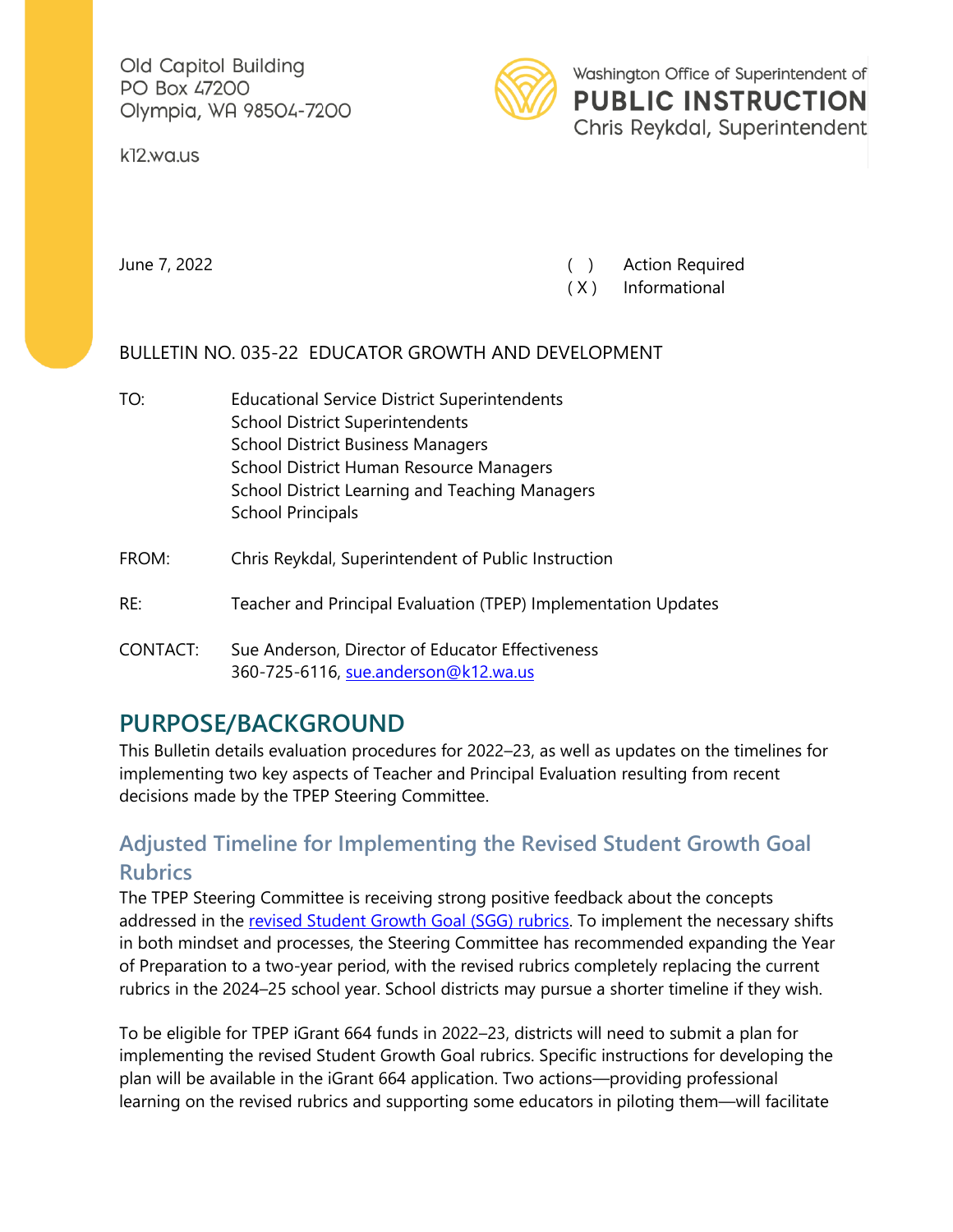BULLETIN NO. 035-21 EGAD June 7, 2022 Page 2

the transition process. Districts will be expected to pursue one or both actions with at least some of their educators in 2022–23.

Please see the attached information for further explanation of these activities.

OSPI continues to create resources and materials to support professional development. These are posted on the [Student Growth section of the OSPI-TPEP website](https://www.k12.wa.us/educator-support/teacherprincipal-evaluation-program/frameworks-and-student-growth/student-growth) as they are developed. Minor changes will be made to the pilot rubrics by August 1, 2022. After this date, the rubrics will be placed on a regular cycle of review that will align with framework cycles of review.

The Association of Washington School Principals (AWSP) will be leading an effort to revise the SGG rubrics for school leaders to better align with the revisions to the teacher rubrics. The initial work on this revision will take place during the 2022–23 school year. If you are interested in assisting AWSP with this revision process, please [reach out to AWSP Associate Director,](mailto:jack@awsp.org) Jack [Arend,](mailto:jack@awsp.org) for more information.

Please subscribe to receive [TPEP email notifications](https://public.govdelivery.com/accounts/WAOSPI/subscriber/new?topic_id=WAOSPI_372) and visit the [Student Growth page](https://www.k12.wa.us/educator-support/teacherprincipal-evaluation-program/frameworks-and-student-growth/student-growth) on the TPEP website to access resources.

### **Timeline For Implementing the Updated Danielson Framework**

At the May meeting, the TPEP Steering Committee approved the updated Danielson *Framework for Teaching* (2022) for use for teacher evaluation in Washington. This update makes responsive and responsible changes to the language of the earlier version of the framework. It does not change the number of components or their alignment to the State Eight Teacher Evaluation Criteria. The current version of the Danielson Framework (2011) will continue to be available for use in evaluation in our state through the 2022–23 and 2023–24 school years, as districts transition to the 2022 version of the Danielson *Framework for Teaching*.

The Danielson Group is finalizing the PDF of the updated framework and creating additional resources to support its use. Currently, the updated framework is available as an interactive tool on the **Danielson Group website**.

By June 30, 2023, OSPI will offer updated Stage I, Stage II, and Teacher Overview trainings using the updated framework. Educational Service Districts (ESDs) and the cadre of Danielson [Framework Specialists](https://www.k12.wa.us/sites/default/files/public/tpep/frameworks/danielson/DANApprovedSpecialist_21-22_Updated.pdf) will also provide training for educators to learn about the changes and prepare to use the updated framework. To keep apprised of these opportunities, please subscribe to [TPEP email notifications.](https://public.govdelivery.com/accounts/WAOSPI/subscriber/new?topic_id=WAOSPI_372)

### **Teacher and Principal Evaluation Procedures for 2022–23**

Districts should plan to return to pre-pandemic evaluation procedures for the 2022–23 school year. Modified Comprehensive Evaluation procedures will no longer be allowable. The TPEP Steering Committee will meet in August to discuss any possible adjustments to these